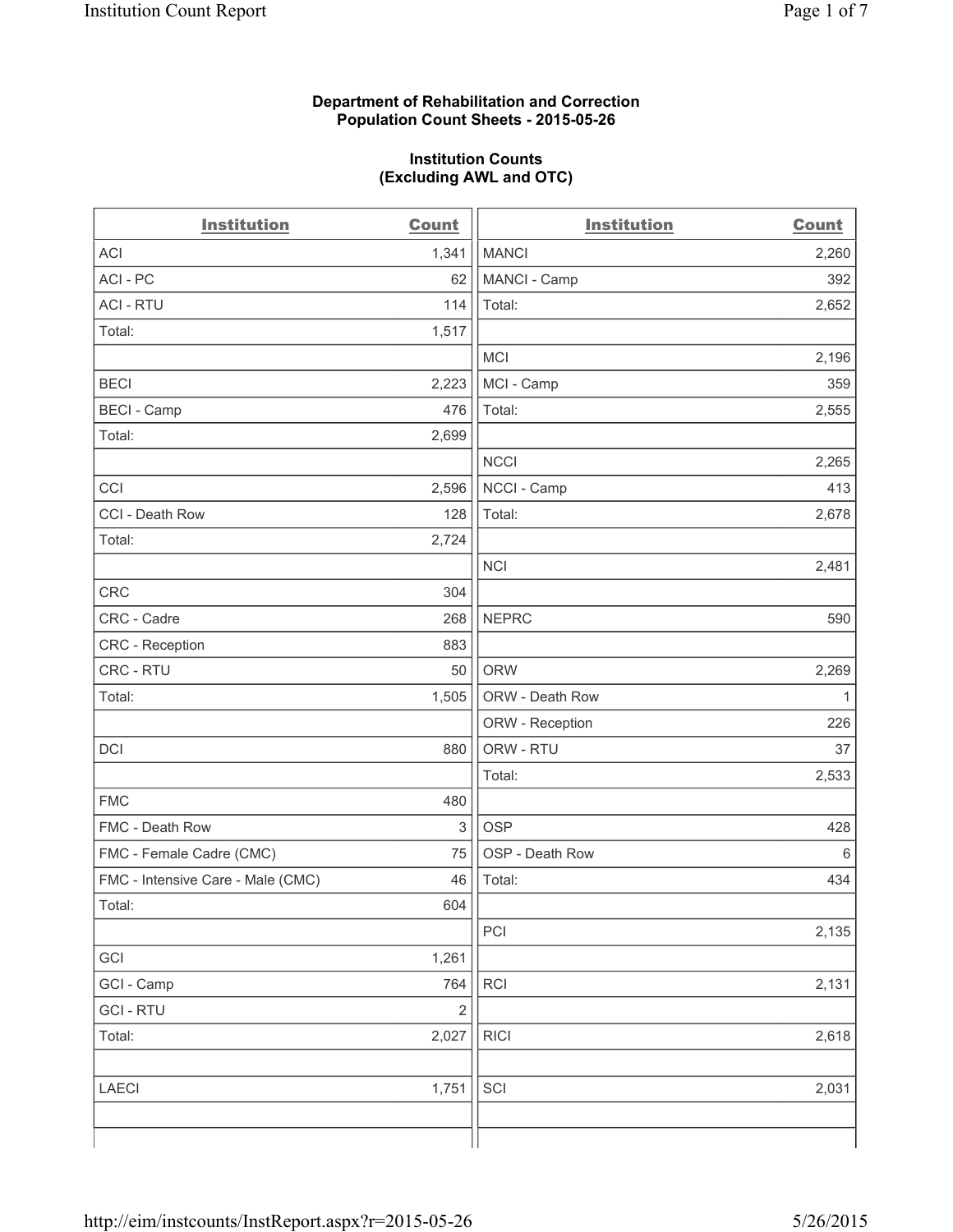| LECI                     | 2,277 | <b>SOCF</b>      |                          | 1,201  |
|--------------------------|-------|------------------|--------------------------|--------|
| LECI - Camp              | 179   | SOCF - RTU       |                          | 54     |
| Total:                   | 2,456 | Total:           |                          | 1,255  |
|                          |       |                  |                          |        |
| LOCI                     | 2,300 | <b>TCI</b>       |                          | 1,060  |
|                          |       | TCI - Camp       |                          | 422    |
| LORCI                    | 210   | Total:           |                          | 1,482  |
| LORCI - Cadre            | 140   |                  |                          |        |
| <b>LORCI - Reception</b> | 1,090 | <b>TOCI</b>      |                          | 993    |
| Total:                   | 1,440 | <b>TOCI - PC</b> |                          | 114    |
|                          |       | Total:           |                          | 1,107  |
| <b>MACI</b>              | 1,085 |                  |                          |        |
| MACI - Minimum           | 1,466 | <b>WCI</b>       |                          | 1,273  |
| Total:                   | 2,551 | <b>WCI-RTU</b>   |                          | 93     |
|                          |       | Total:           |                          | 1,366  |
|                          |       |                  |                          |        |
|                          |       |                  | <b>Total Population:</b> | 50,502 |

\* The Total Population includes 32 Offenders with Reason Codes 30 & 31. \*\* The Total Population includes 33 Offenders with Reason Code 0A.

# **Male Population by Security Level (Include AWL and Exclude OTC)**

| <b>Security Level</b>  |                   | <b>Body</b> | <b>AWL</b> | $(-OTC)$ | <b>Total</b> |
|------------------------|-------------------|-------------|------------|----------|--------------|
| Total Level 5          |                   | 135         | 0          | 0        | 135          |
| <b>Total Level 4</b>   |                   | 1,775       | 23         | 22       | 1,776        |
| Total Level 3          |                   | 11,606      | 155        | 113      | 11,648       |
| Total Level 2          |                   | 17,290      | 256        | 169      | 17,377       |
| Total Level 1          |                   | 15,382      | 166        | 78       | 15,470       |
| <b>Total Death Row</b> |                   | 138         | 2          | 2        | 138          |
|                        | <b>Total Male</b> | 46,326      | 602        | 384      | 46,544       |

### **Female Population by Institution (Include AWL and Exclude OTC)**

| <b>Institution</b>       | <b>Body</b> | <b>AWL</b> | $(-OTC)$ | <b>Total</b> |  |  |
|--------------------------|-------------|------------|----------|--------------|--|--|
| <b>DCI</b>               | 880         | 6          | 2        | 884          |  |  |
| <b>FMC</b>               | 24          | 0          | 0        | 24           |  |  |
| FMC - Female Cadre (CMC) | 75          | 0          | 0        | 75           |  |  |
| <b>NEPRC</b>             | 590         | 16         |          | 599          |  |  |
| <b>ORW</b>               | 2,269       | 45         | 20       | 2,294        |  |  |
| <b>ORW - Death Row</b>   |             | 0          | 0        |              |  |  |
| ORW - Reception          | 226         |            | 0        | 226          |  |  |
|                          |             |            |          |              |  |  |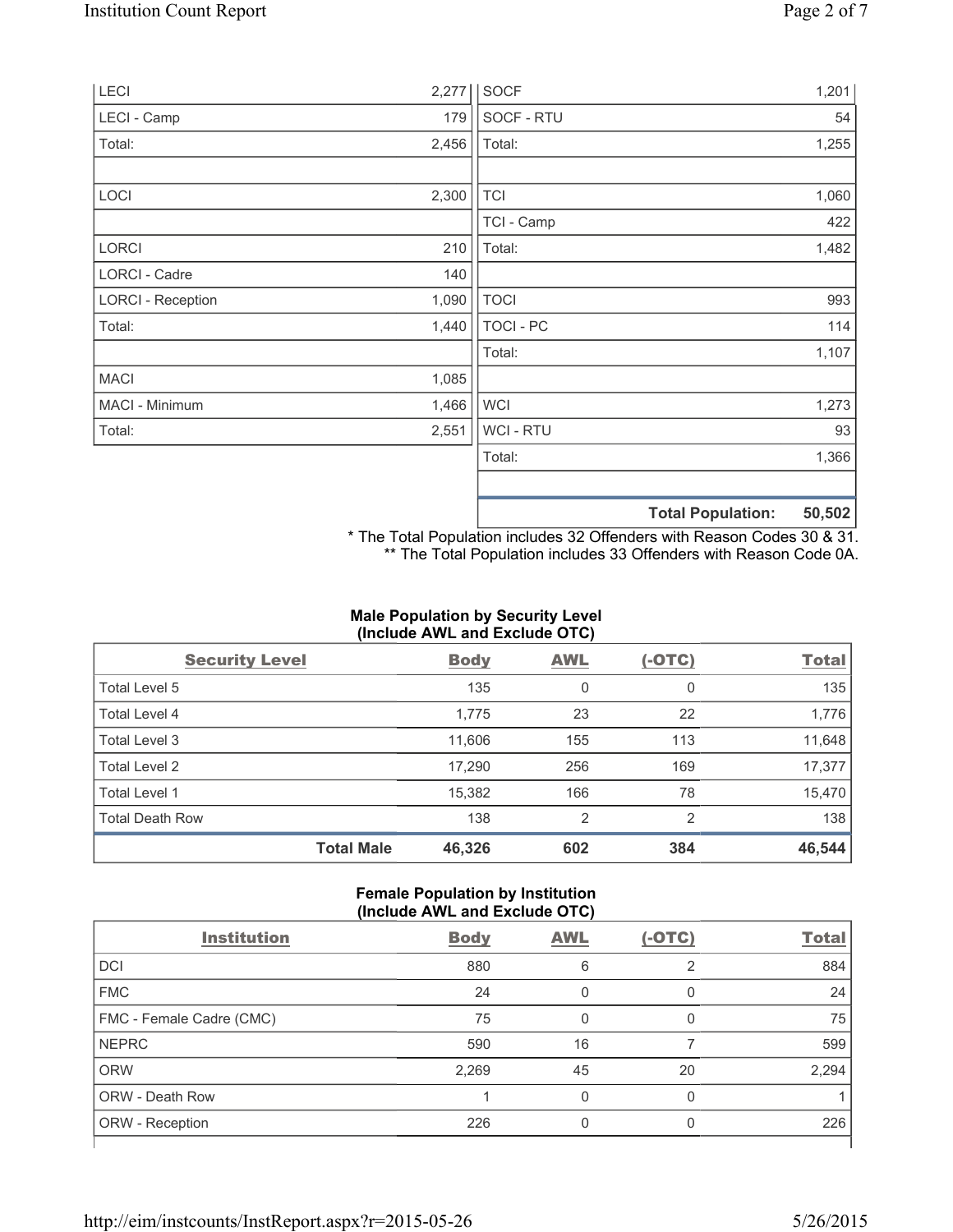| <b>ORW - RTU</b> |                          | 37     |     |     | 37     |
|------------------|--------------------------|--------|-----|-----|--------|
|                  | <b>Total Female</b>      | 4.102  | 67  | 29  | 4,140  |
|                  |                          |        |     |     |        |
|                  | <b>Total Population:</b> | 50,428 | 669 | 413 | 50,684 |

# **Male Population by Institution: Security Level 5 (Include AWL and Exclude OTC)**

|             | <b>Institution</b>   | <b>Body</b> | <b>AWL</b> | $(-OTC)$ | <u>Total</u> |
|-------------|----------------------|-------------|------------|----------|--------------|
| <b>OSP</b>  |                      | 134         |            |          | 134          |
| <b>SOCF</b> |                      |             |            |          |              |
|             | <b>Total Level 5</b> | 135         |            |          | 135          |

# **Male Population by Institution: Security Level 4 (Include AWL and Exclude OTC)**

| <b>Institution</b>       |                      | <b>Body</b>      | <b>AWL</b>          | $(-OTC)$            | <b>Total</b>     |
|--------------------------|----------------------|------------------|---------------------|---------------------|------------------|
| CRC                      |                      | 12               | $\mathbf 0$         | $\mathsf{O}\xspace$ | 12               |
| LAECI                    |                      | 1                | $\mathsf{O}\xspace$ | 0                   | 1                |
| <b>LECI</b>              |                      | $\sqrt{5}$       | $\mathbf 0$         | $\mathsf 0$         | $\sqrt{5}$       |
| LOCI                     |                      | $\overline{2}$   | $\mathsf{O}\xspace$ | $\mathsf{O}\xspace$ | $\overline{2}$   |
| LORCI                    |                      | $\boldsymbol{9}$ | $\mathsf{O}\xspace$ | $\mathsf{O}\xspace$ | $\boldsymbol{9}$ |
| LORCI - Cadre            |                      | 1                | $\mathbf 0$         | 0                   | 1                |
| <b>LORCI - Reception</b> |                      | $\sqrt{3}$       | $\mathbf 0$         | $\mathsf{O}\xspace$ | $\sqrt{3}$       |
| <b>MACI</b>              |                      | $\mathbf 0$      | $\mathbf{1}$        | $\mathsf{O}\xspace$ | 1                |
| <b>MANCI</b>             |                      | $\boldsymbol{9}$ | $\mathsf{O}\xspace$ | $\mathsf 0$         | $\boldsymbol{9}$ |
| <b>NCI</b>               |                      | 4                | $\mathsf{O}\xspace$ | 0                   | $\overline{4}$   |
| <b>OSP</b>               |                      | 286              | $\,6\,$             | 6                   | 286              |
| <b>RCI</b>               |                      | $\overline{7}$   | $\mathsf{O}\xspace$ | $\mathsf{O}\xspace$ | $\overline{7}$   |
| <b>RICI</b>              |                      | 1                | $\mathsf{O}\xspace$ | $\mathsf{O}\xspace$ | $\mathbf{1}$     |
| <b>SOCF</b>              |                      | 1,107            | 16                  | 16                  | 1,107            |
| SOCF - RTU               |                      | 50               | $\mathsf 0$         | $\mathsf{O}\xspace$ | 50               |
| <b>TCI</b>               |                      | 15               | $\mathsf{O}\xspace$ | $\mathsf{O}\xspace$ | 15               |
| <b>TOCI</b>              |                      | 199              | $\mathsf{O}\xspace$ | $\mathsf{O}\xspace$ | 199              |
| <b>TOCI - PC</b>         |                      | 48               | $\mathbf 0$         | $\mathsf{0}$        | 48               |
| <b>WCI</b>               |                      | 16               | $\mathbf 0$         | $\mathsf{O}\xspace$ | 16               |
|                          | <b>Total Level 4</b> | 1,775            | 23                  | 22                  | 1,776            |

#### **Male Population by Institution: Security Level 3 (Include AWL and Exclude OTC)**

| $\frac{1}{2}$      |     |            |  |      |  |  |
|--------------------|-----|------------|--|------|--|--|
| <b>Institution</b> | odv | <b>AWL</b> |  | Га≑а |  |  |
|                    |     |            |  |      |  |  |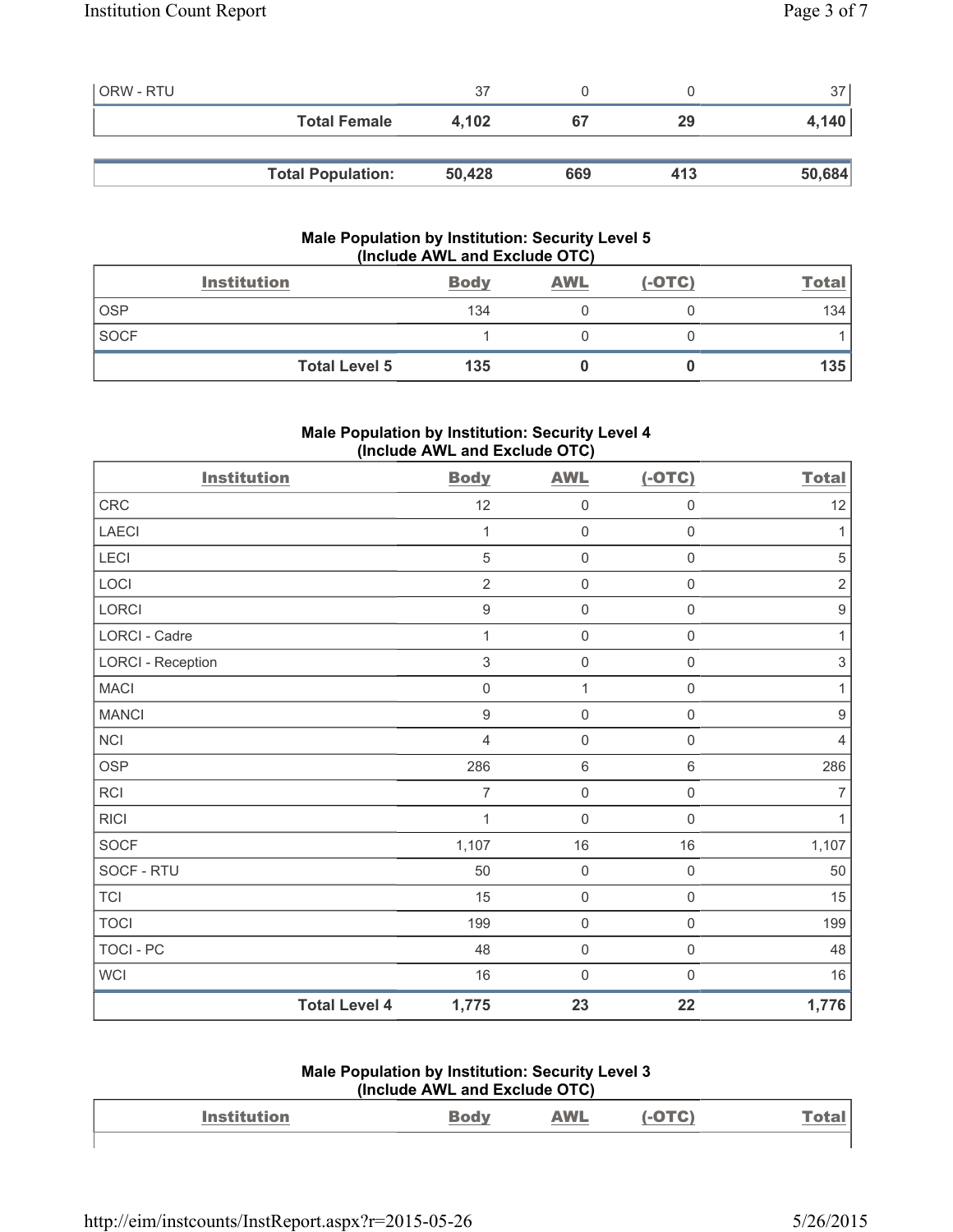| ACI                               | 19                  | $\mathsf{O}\xspace$ | $\mathsf{O}\xspace$ | $19$                |
|-----------------------------------|---------------------|---------------------|---------------------|---------------------|
| <b>BECI</b>                       | $\boldsymbol{9}$    | $\mathsf{O}\xspace$ | $\mathsf{O}\xspace$ | $\boldsymbol{9}$    |
| CCI                               | $\,6$               | $\mathsf{O}\xspace$ | $\mathsf 0$         | 6                   |
| <b>CRC</b>                        | 107                 | $\,6$               | $\overline{4}$      | 109                 |
| CRC - Cadre                       | 183                 | $\mathsf{O}\xspace$ | $\mathsf 0$         | 183                 |
| CRC - Reception                   | 499                 | 14                  | $\hbox{9}$          | 504                 |
| CRC - RTU                         | 28                  | $\mathsf{O}\xspace$ | $\mathsf 0$         | 28                  |
| CRC - Youth                       | $\mathsf{O}\xspace$ | $\mathbf{1}$        | 1                   | $\mathsf{O}\xspace$ |
| <b>FMC</b>                        | $\overline{4}$      | $\mathsf{O}\xspace$ | $\mathsf 0$         | $\overline{4}$      |
| FMC - Intensive Care - Male (CMC) | $\overline{7}$      | $\mathsf{O}\xspace$ | $\mathsf 0$         | $\overline{7}$      |
| GCI                               | $\sqrt{5}$          | $\mathsf{O}\xspace$ | $\mathsf{O}\xspace$ | $\,$ 5 $\,$         |
| LAECI                             | $\overline{5}$      | $\mathsf{O}\xspace$ | $\mathsf 0$         | 5                   |
| LECI                              | 2,229               | 19                  | 16                  | 2,232               |
| LOCI                              | 6                   | 1                   | $\mathbf{1}$        | $\,6$               |
| LORCI                             | 66                  | 38                  | 30                  | 74                  |
| <b>LORCI - Cadre</b>              | 106                 | $\mathsf{O}\xspace$ | $\mathsf 0$         | 106                 |
| <b>LORCI - Reception</b>          | 807                 | $\mathsf 3$         | $\mathbf{1}$        | 809                 |
| <b>MACI</b>                       | $\sqrt{2}$          | $\mathsf{O}\xspace$ | $\mathsf 0$         | $\overline{2}$      |
| <b>MANCI</b>                      | 2,233               | 22                  | 18                  | 2,237               |
| MCI                               | 11                  | $\mathsf{O}\xspace$ | $\mathbf 0$         | 11                  |
| <b>NCCI</b>                       | 14                  | $\mathsf{O}\xspace$ | $\mathsf{O}\xspace$ | 14                  |
| <b>NCI</b>                        | 11                  | $\mathsf{O}\xspace$ | $\mathsf{O}\xspace$ | 11                  |
| PCI                               | 42                  | $\mathbf 1$         | $\mathsf{O}\xspace$ | 43                  |
| <b>RCI</b>                        | 1,997               | 19                  | 14                  | 2,002               |
| <b>RICI</b>                       | 12                  | $\mathsf{O}\xspace$ | $\mathsf 0$         | 12                  |
| SCI                               | $\overline{4}$      | $\pmb{0}$           | $\mathsf 0$         | 4                   |
| SOCF                              | 75                  | $\overline{2}$      | $\overline{2}$      | 75                  |
| SOCF - RTU                        | $\overline{4}$      | $\mathsf{O}\xspace$ | $\mathsf{O}\xspace$ | $\overline{4}$      |
| <b>TCI</b>                        | 993                 | 13                  | 8                   | 998                 |
| TCI - Camp                        | $\mathbf{1}$        | $\mathsf{O}\xspace$ | $\mathsf{O}\xspace$ | 1                   |
| <b>TOCI</b>                       | 732                 | $\overline{4}$      | $\mathsf{O}\xspace$ | 736                 |
| <b>TOCI - PC</b>                  | 65                  | $\mathsf{O}\xspace$ | $\mathsf{O}\xspace$ | 65                  |
| <b>WCI</b>                        | 1,234               | 12                  | $\boldsymbol{9}$    | 1,237               |
| WCI - RTU                         | $90\,$              | $\mathsf{O}\xspace$ | $\mathsf{O}\xspace$ | $90\,$              |
| <b>Total Level 3</b>              | 11,606              | 155                 | 113                 | 11,648              |

## **Male Population by Institution: Security Level 2 (Include AWL and Exclude OTC)**

| <b>Institution</b> | <b>Body</b> | <b>AWL</b> | $(-OTC)$ | <u>Total</u> |
|--------------------|-------------|------------|----------|--------------|
| <b>ACI</b>         | 600         |            |          | 601          |
|                    |             |            |          |              |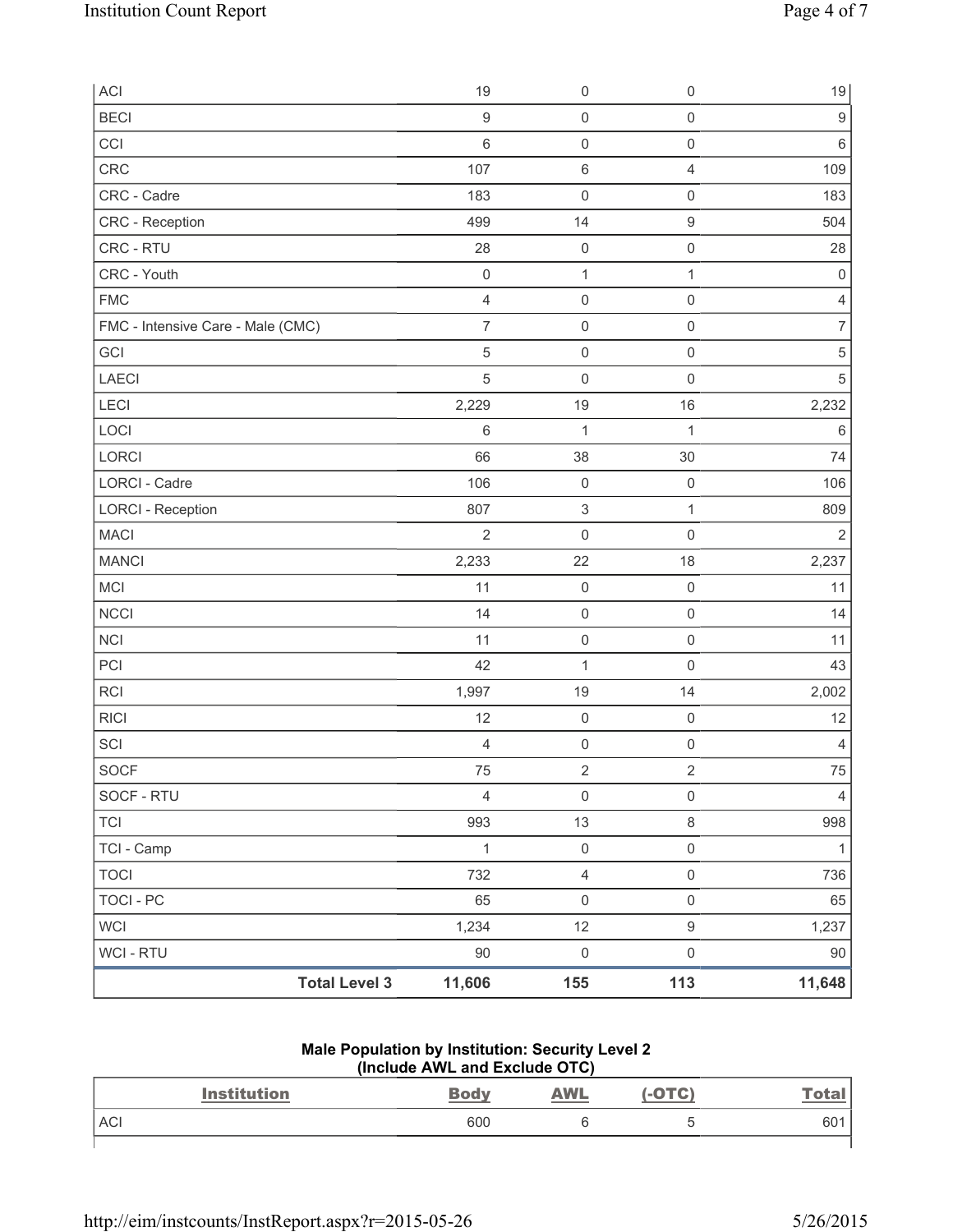| ACI - PC                          |                      | 62             | $\mathsf{O}\xspace$ | $\mathsf{O}\xspace$     | 62             |
|-----------------------------------|----------------------|----------------|---------------------|-------------------------|----------------|
| <b>ACI - RTU</b>                  |                      | 70             | $\mathsf{O}\xspace$ | $\mathsf{O}\xspace$     | $70\,$         |
| <b>BECI</b>                       |                      | 1,455          | 25                  | 15                      | 1,465          |
| CCI                               |                      | 1,724          | 14                  | $\mathbf 5$             | 1,733          |
| <b>CRC</b>                        |                      | 88             | $\sqrt{5}$          | $\overline{4}$          | 89             |
| CRC - Cadre                       |                      | 79             | $\mathsf{O}\xspace$ | $\mathsf{O}\xspace$     | 79             |
| <b>CRC</b> - Reception            |                      | 250            | $\,6\,$             | $\,6\,$                 | 250            |
| CRC - RTU                         |                      | 21             | $\mathsf{O}\xspace$ | $\mathsf 0$             | 21             |
| CRC - Youth                       |                      | $\mathbf 0$    | $\mathbf{1}$        | 1                       | $\mathsf 0$    |
| <b>FMC</b>                        |                      | $\overline{2}$ | $\mathsf{O}\xspace$ | $\mathbf 0$             | $\overline{2}$ |
| FMC - Intensive Care - Male (CMC) |                      | 21             | $\mathsf{O}\xspace$ | $\mathsf{O}\xspace$     | 21             |
| GCI                               |                      | 848            | $\,8\,$             | $\overline{4}$          | 852            |
| GCI - Camp                        |                      | 1              | $\mathsf 0$         | $\mathbf 0$             | $\mathbf 1$    |
| <b>LAECI</b>                      |                      | 1,075          | 21                  | 16                      | 1,080          |
| LECI                              |                      | 28             | $\mathsf 0$         | $\mathbf 0$             | 28             |
| LOCI                              |                      | 1,130          | $\boldsymbol{9}$    | $\,6\,$                 | 1,133          |
| LORCI                             |                      | 89             | 19                  | 17                      | 91             |
| LORCI - Cadre                     |                      | 28             | $\mathsf 0$         | $\mathsf 0$             | 28             |
| <b>LORCI - Reception</b>          |                      | 195            | $\mathbf 1$         | $\mathbf{1}$            | 195            |
| <b>MACI</b>                       |                      | 1,083          | 11                  | 4                       | 1,090          |
| <b>MANCI</b>                      |                      | 12             | $\mathsf 0$         | $\mathsf{O}\xspace$     | 12             |
| <b>MCI</b>                        |                      | 1,686          | 25                  | 17                      | 1,694          |
| MCI - Camp                        |                      | 1              | $\mathbf 0$         | $\mathbf 0$             | $\mathbf{1}$   |
| <b>NCCI</b>                       |                      | 1,681          | 20                  | 15                      | 1,686          |
| <b>NCI</b>                        |                      | 1,673          | 30                  | 28                      | 1,675          |
| PCI                               |                      | 778            | 18                  | $\overline{4}$          | 792            |
| <b>RCI</b>                        |                      | 127            | $\overline{2}$      | $\overline{\mathbf{c}}$ | 127            |
| <b>RICI</b>                       |                      | 1,418          | 22                  | 12                      | 1,428          |
| SCI                               |                      | 962            | 13                  | $\overline{7}$          | 968            |
| <b>TCI</b>                        |                      | 15             | $\mathsf{O}\xspace$ | $\mathsf{O}\xspace$     | 15             |
| <b>TOCI</b>                       |                      | 62             | $\mathsf{O}\xspace$ | $\mathsf{O}\xspace$     | 62             |
| <b>TOCI - PC</b>                  |                      | $\mathbf{1}$   | $\mathsf{O}\xspace$ | $\mathsf{O}\xspace$     | 1              |
| <b>WCI</b>                        |                      | 23             | $\mathsf 0$         | $\mathsf{O}\xspace$     | 23             |
| WCI - RTU                         |                      | $\sqrt{2}$     | $\mathbf 0$         | $\mathsf{O}\xspace$     | $\sqrt{2}$     |
|                                   | <b>Total Level 2</b> | 17,290         | 256                 | 169                     | 17,377         |

#### **Male Population by Institution: Security Level 1 (Include AWL and Exclude OTC)**

| <b>Institution</b> | <b>Body</b> | <b>AWL</b> | OTC) | <u>Tota.</u> |
|--------------------|-------------|------------|------|--------------|
| <b>ACI</b>         | 722         |            |      | 724          |
|                    |             |            |      |              |